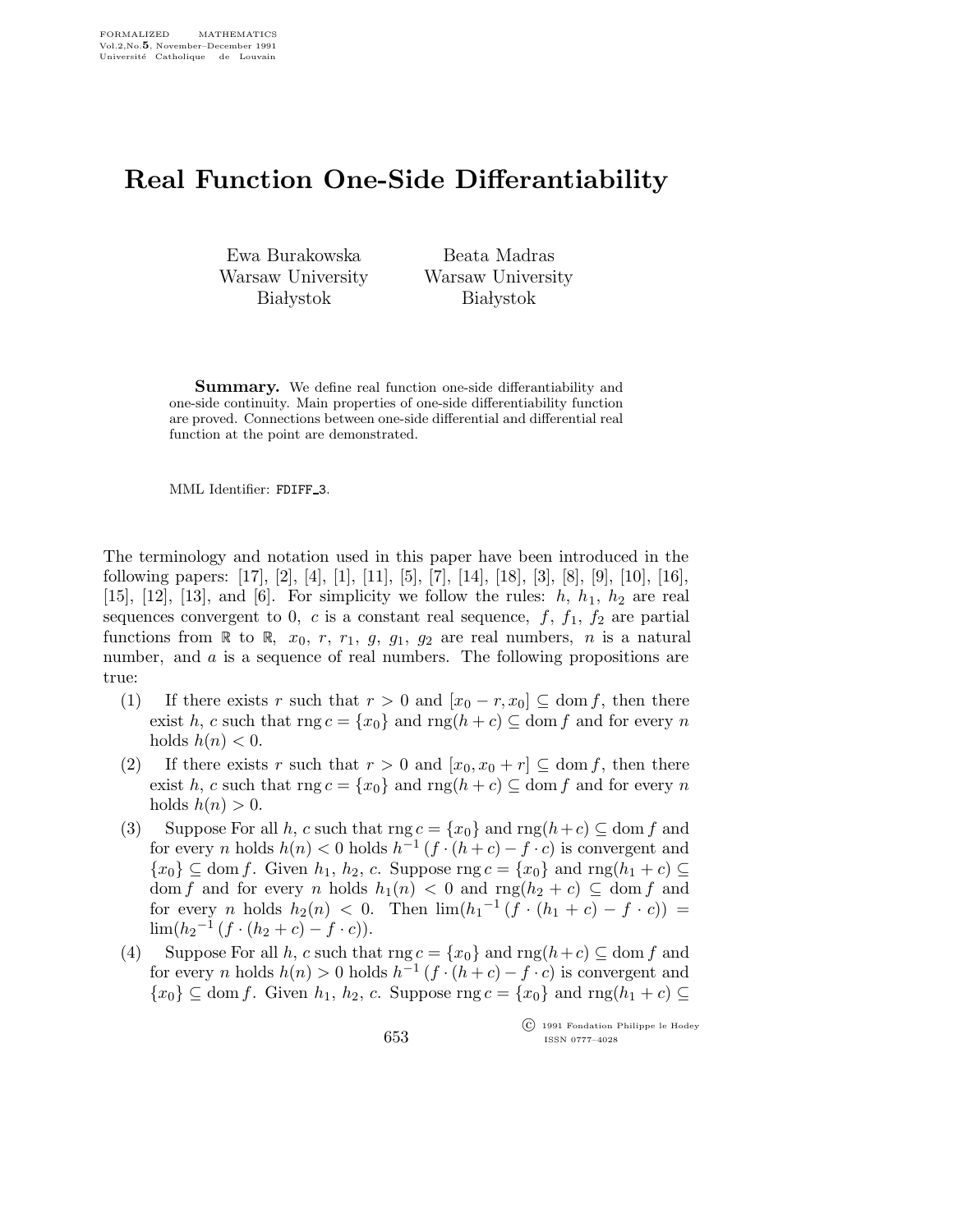dom f and rng $(h_2 + c) \subseteq$  dom f and for every n holds  $h_1(n) > 0$  and for every *n* holds  $h_2(n) > 0$ . Then  $\lim_h(h_1^{-1}(f \cdot (h_1 + c) - f \cdot c)) =$  $\lim_{h_2^{-1}(f \cdot (h_2 + c) - f \cdot c).$ 

We now define four new predicates. Let us consider  $f, x_0$ . We say that f is left continous in  $x_0$  if and only if:

(Def.1)  $x_0 \in \text{dom } f$  and for every a such that rng  $a \subseteq [-\infty, x_0] \cap \text{dom } f$  and a is convergent and  $\lim a = x_0$  holds  $f \cdot a$  is convergent and  $f(x_0) = \lim (f \cdot a)$ .

We say that f is right continuos in  $x_0$  if and only if:

(Def.2)  $x_0 \in \text{dom } f$  and for every a such that  $\text{rng } a \subseteq |x_0, +\infty| \cap \text{dom } f$  and a is convergent and  $\lim a = x_0$  holds  $f \cdot a$  is convergent and  $f(x_0) = \lim (f \cdot a)$ .

We say that f is right differentiable in  $x_0$  if and only if the conditions (Def.3) is satisfied.

- (Def.3) (i) There exists r such that  $r > 0$  and  $[x_0, x_0 + r] \subseteq \text{dom } f$ ,
	- (ii) for all h, c such that  $\text{rng } c = \{x_0\}$  and  $\text{rng}(h + c) \subseteq \text{dom } f$  and for every *n* holds  $h(n) > 0$  holds  $h^{-1}(f \cdot (h+c) - f \cdot c)$  is convergent.

We say that f is left differentiable in  $x_0$  if and only if the conditions (Def.4) is satisfied.

- (Def.4) (i) There exists r such that  $r > 0$  and  $[x_0 r, x_0] \subseteq \text{dom } f$ ,
	- (ii) for all h, c such that  $\text{rng } c = \{x_0\}$  and  $\text{rng}(h + c) \subseteq \text{dom } f$  and for every *n* holds  $h(n) < 0$  holds  $h^{-1}(f \cdot (h+c) - f \cdot c)$  is convergent.

One can prove the following propositions:

- (5) If f is left differentiable in  $x_0$ , then f is left continuos in  $x_0$ .
- (6) Suppose f is left continuos in  $x_0$  and  $f(x_0) \neq g_2$  and there exists r such that  $r > 0$  and  $[x_0 - r, x_0] \subseteq$  dom f. Then there exists  $r_1$  such that  $r_1 > 0$ and  $[x_0 - r_1, x_0] \subseteq$  dom f and for every g such that  $g \in [x_0 - r_1, x_0]$  holds  $f(g) \neq g_2$ .
- (7) If f is right differentiable in  $x_0$ , then f is right continuos in  $x_0$ .
- (8) Suppose f is right continuous in  $x_0$  and  $f(x_0) \neq g_2$  and there exists r such that  $r > 0$  and  $[x_0, x_0 + r] \subseteq \text{dom } f$ . Then there exists  $r_1$  such that  $r_1 > 0$  and  $[x_0, x_0 + r_1] \subseteq \text{dom } f$  and for every g such that  $g \in [x_0, x_0 + r_1]$ holds  $f(g) \neq g_2$ .

Let us consider  $x_0$ , f. Let us assume that f is left differentiable in  $x_0$ . The functor  $f'_{-}(x_0)$  yielding a real number is defined by:

(Def.5) for all h, c such that  $\text{rng } c = \{x_0\}$  and  $\text{rng}(h+c) \subseteq \text{dom } f$  and for every *n* holds  $h(n) < 0$  holds  $f'_{-}(x_0) = \lim_h (h^{-1} (f \cdot (h + c) - f \cdot c)).$ 

Let us consider  $x_0$ , f. Let us assume that f is right differentiable in  $x_0$ . The functor  $f'_{+}(x_0)$  yields a real number and is defined by:

(Def.6) for all h, c such that rng  $c = \{x_0\}$  and rng $(h+c) \subseteq$  dom f and for every *n* holds  $h(n) > 0$  holds  $f'_{+}(x_0) = \lim(h^{-1}(f \cdot (h + c) - f \cdot c)).$ 

The following propositions are true: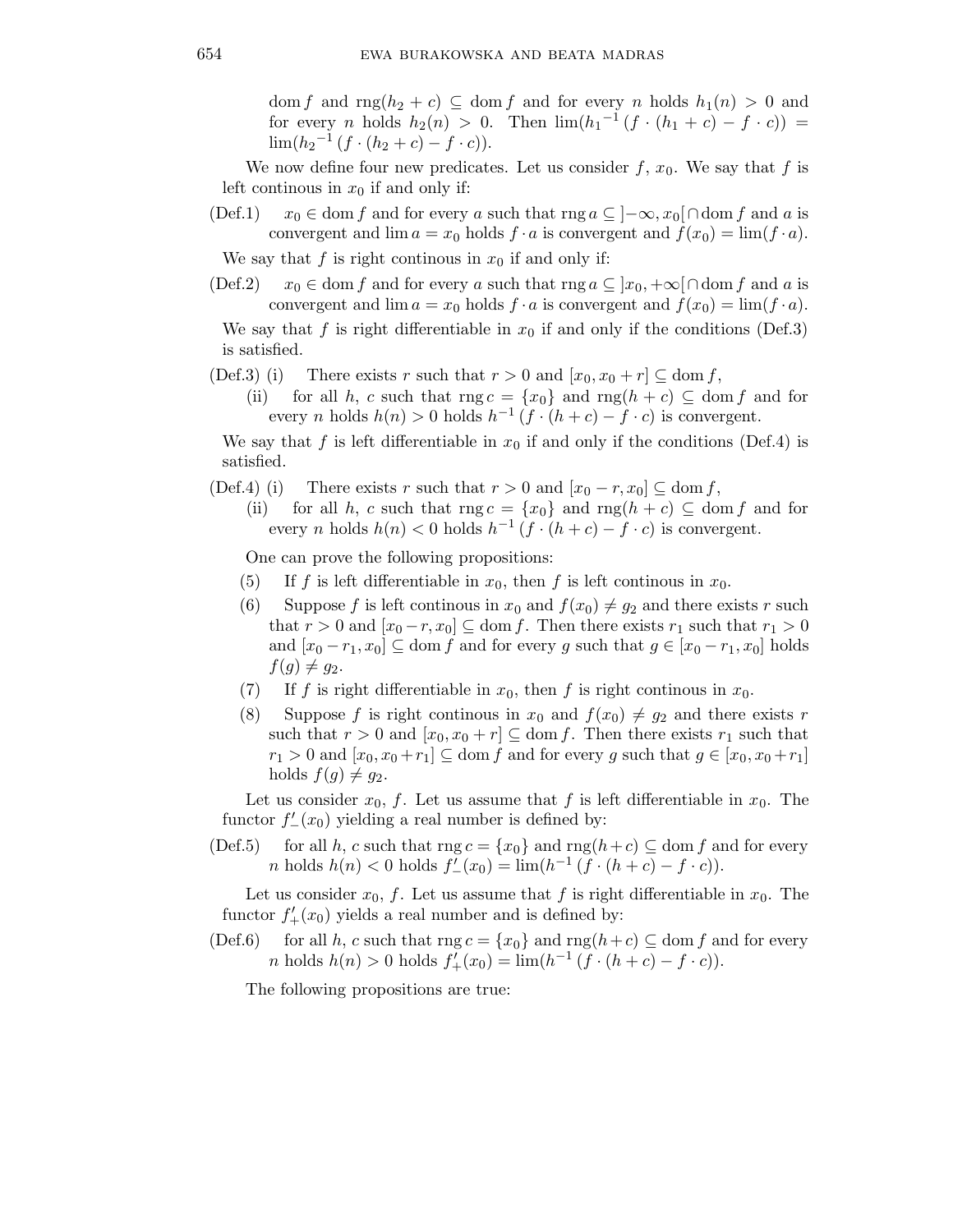- (9) f is left differentiable in  $x_0$  and  $f'_{-}(x_0) = g$  if and only if the following conditions are satisfied:
- (i) there exists r such that  $0 < r$  and  $[x_0 r, x_0] \subseteq \text{dom } f$ ,
- (ii) for all h, c such that  $\text{rng } c = \{x_0\}$  and  $\text{rng}(h + c) \subseteq \text{dom } f$  and for every *n* holds  $h(n) < 0$  holds  $h^{-1}(f \cdot (h+c) - f \cdot c)$  is convergent and  $\lim_{h \to 0} (h^{-1}(f \cdot (h + c) - f \cdot c)) = g.$
- (10) If  $f_1$  is left differentiable in  $x_0$  and  $f_2$  is left differentiable in  $x_0$ , then  $f_1 + f_2$  is left differentiable in  $x_0$  and  $(f_1 + f_2)'_-(x_0) = f_1'_-(x_0) + f_2'_-(x_0)$ .
- (11) If  $f_1$  is left differentiable in  $x_0$  and  $f_2$  is left differentiable in  $x_0$ , then  $f_1 - f_2$  is left differentiable in  $x_0$  and  $(f_1 - f_2)'_-(x_0) = f_1'_-(x_0) - f_2'_-(x_0)$ .
- (12) If  $f_1$  is left differentiable in  $x_0$  and  $f_2$  is left differentiable in  $x_0$ , then  $f_1 f_2$  is left differentiable in  $x_0$  and  $(f_1 f_2)'_-(x_0) = f_1'_{-}(x_0) \cdot f_2(x_0) +$  $f_2{}'_-(x_0) \cdot f_1(x_0).$
- (13) If  $f_1$  is left differentiable in  $x_0$  and  $f_2$  is left differentiable in  $x_0$  and  $f_2(x_0) \neq 0$ , then  $\frac{f_1}{f_2}$  is left differentiable in  $x_0$  and  $\left(\frac{f_1}{f_2}\right)$  $\frac{f_1}{f_2}$ <sup>'</sup> $\int_{-}^{} (x_0) \frac{f_1(x_0) \cdot f_2(x_0) - f_2(x_0) \cdot f_1(x_0)}{f_2(x_0)^2}$ <sup>f</sup>2(x0)<sup>2</sup> .
- (14) If f is left differentiable in  $x_0$  and  $f(x_0) \neq 0$ , then  $\frac{1}{f}$  is left differentiable in  $x_0$  and  $\left(\frac{1}{f}\right)'_{-}(x_0) = -\frac{f'_{-}(x_0)}{f(x_0)^2}$ .
- (15) f is right differentiable in  $x_0$  and  $f'_{+}(x_0) = g_1$  if and only if the following conditions are satisfied:
	- (i) there exists r such that  $r > 0$  and  $[x_0, x_0 + r] \subseteq \text{dom } f$ ,
	- (ii) for all h, c such that rng  $c = \{x_0\}$  and rng $(h + c) \subseteq$  dom f and for every *n* holds  $h(n) > 0$  holds  $h^{-1}(f \cdot (h+c) - f \cdot c)$  is convergent and  $\lim_{h \to 0} (h^{-1}(f \cdot (h + c) - f \cdot c)) = g_1.$
- (16) If  $f_1$  is right differentiable in  $x_0$  and  $f_2$  is right differentiable in  $x_0$ , then  $f_1 + f_2$  is right differentiable in  $x_0$  and  $(f_1 + f_2)'_+(x_0) = f_1'_+(x_0) + f_2'_+(x_0)$ .
- (17) If  $f_1$  is right differentiable in  $x_0$  and  $f_2$  is right differentiable in  $x_0$ , then  $f_1 - f_2$  is right differentiable in  $x_0$  and  $(f_1 - f_2)'_+(x_0) = f_1'_+(x_0) - f_2'_+(x_0)$ .
- (18) If  $f_1$  is right differentiable in  $x_0$  and  $f_2$  is right differentiable in  $x_0$ , then  $f_1 f_2$  is right differentiable in  $x_0$  and  $(f_1 f_2)'_+(x_0) = f_1'_{+}(x_0) \cdot f_2(x_0) +$  $f_{2+}^{f_1, g_2}(x_0) \cdot f_1(x_0).$
- (19) If  $f_1$  is right differentiable in  $x_0$  and  $f_2$  is right differentiable in  $x_0$ and  $f_2(x_0) \neq 0$ , then  $\frac{f_1}{f_2}$  is right differentiable in  $x_0$  and  $(\frac{f_1}{f_2})'_{+}(x_0)$  =  $f'_1(x_0) \cdot f_2(x_0) - f'_2(x_0) \cdot f_1(x_0)$  $\frac{x_0-2x_+(x_0)+1(x_0)}{f_2(x_0)^2}$ .
- (20) If f is right differentiable in  $x_0$  and  $f(x_0) \neq 0$ , then  $\frac{1}{f}$  is right differentiable in  $x_0$  and  $\left(\frac{1}{f}\right)'_+(x_0) = -\frac{f'_+(x_0)}{f(x_0)^2}$ .
- (21) If f is right differentiable in  $x_0$  and f is left differentiable in  $x_0$  and  $f'_{+}(x_0) = f'_{-}(x_0)$ , then f is differentiable in  $x_0$  and  $f'(x_0) = f'_{+}(x_0)$  and  $f'(x_0) = f'_{-}(x_0).$